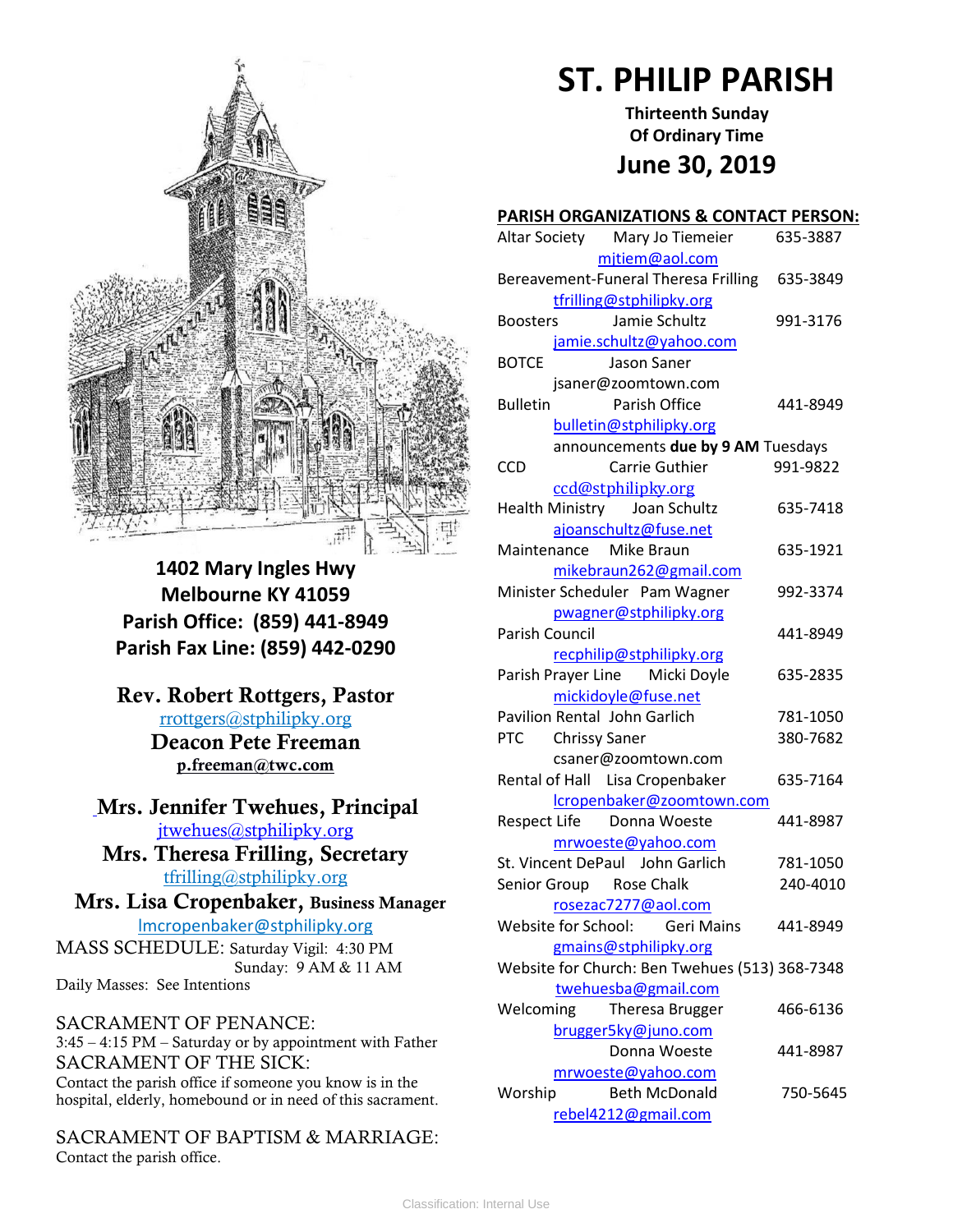# **MASS INTENTIONS**

| <b>Saturday</b><br>4:30 PM | <b>June 29</b><br>Elmer Kremer                                        |
|----------------------------|-----------------------------------------------------------------------|
| <b>Sunday</b>              | June 30                                                               |
| 9:00 AM                    | Tom Miller-Mike "Linus" Neltner,<br>Michael Neltner & Becky Wiley     |
| 11:00 AM                   | Special Intention (CM)                                                |
| <b>Thursday</b><br>9:00 AM | <b>July 4 HOLIDAY</b><br>St. Philip Parishioners<br>Living & Deceased |
|                            | I.I.A                                                                 |

| Saturgay | JUIV 6                  |
|----------|-------------------------|
| 4:30 PM  | Peter M. Messmer Family |

#### **Sunday July 7** 9:00 AM Frank & Trudy Feinauer 11:00 AM Beverly Franzen

#### **STEWARDSHIP TOTALS**

June 23<sup>rd</sup>.

| Stewardship           | \$4,164.00 |
|-----------------------|------------|
| <b>Utility Fund</b>   | \$40.00    |
| <b>Endowment Fund</b> | \$70.00    |
| Norbert F. Ed. Fund   | \$250.00   |
| Peter's Pence         | \$20.00    |
| Capital Campaign      | \$4,465.00 |

#### **St. Philip Capital Campaign Goal \$305,000**

| June 23rd    | No. of  | Amount  | Amount   |
|--------------|---------|---------|----------|
|              | Pledges | Pledged | Received |
| Parishioners | 112     | 137,935 | 98,334   |
| Non-         | 25      | 40,535  | 38,055   |
| parishioners |         |         |          |
| Corporations |         | 10,000  | 10,000   |
| Total        | 138     | 188,470 | 146,389  |

Thanks to all who have given to date. When using your weekly envelope, please mark it "**Capital Campaign**". If using a blank envelope, please add your Parish ID Number. Remember to check with your employer for matching contributions. If you have any questions you can email [STPCapital@stphilipky.org](mailto:STPCapital@stphilipky.org) or call the rectory @ 859-441-8949.

# **PRAYER SHAW** at 7 pm, July 2<sup>ND</sup>

#### **SECOND COLLECTION**

Next weekend, July  $5^{th}$  &  $6^{th}$  for Acue Schools.

**Saint Philip School** has a part-time Kindergarten aide position available for the 2019-2020 school year. All interested applicants should send a

resume and references to Jennifer Twehues at [jtwehues@stphilipky.org](mailto:jtwehues@stphilipky.org)

**New Program at Staples!** Teachers at Saint Philip can earn 5% in reward money when you make a purchase at Staples between May 15 and September 15! You can help by either sending your receipts to Saint Philip School or by entering your receipt at [staples.com/classroomrewards](http://staples.com/classroomrewards) The teachers have created a joint account under the name Jennifer Twehues. All teachers will share in the rewards that are earned by purchasing school supplies for their classrooms. Help spread the word and help the teachers earn rewards!

#### **IMPORTANT DATES**

| 7/13 | Walk-A-Thon "Walk of Faith' 8-11 am.            |
|------|-------------------------------------------------|
| 8/12 | <b>School Starts</b>                            |
| 9/7  | Virtus Training Session in Parish Ctr.          |
|      | 10/25-26 Fall Scrapbooking event; Parish Center |
|      |                                                 |

## **BBHS FOURTH QUARTER HONORS**

*First Honors:* Abby Twehues, Lily Cropenbaker, Sydney Harden, Paige Schultz, Luke Verst, Kaleigh Dunn, David Govan, Alexis Kaeff, Rylee Schultz, and Tyler Twehues.

*Second Honors:* Blake Ratcliff, Olivia Schultz, Scot Prebles, Haley Govan, Carmen Kramer, and Rhiannon Stubbs.

*Congratulations to all.*

#### **PRAYERS Needed**

**Will Clift** (St. Philip 7<sup>th</sup> grader)

We would like to get a lot of cards and letters sent to Will Clift. He will be in the hospital for weeks. His birthday is July 12th and he will probably still be in the hospital at that time. Let's help him get through this! And remember to pray for him! There is a large manila envelope in the side of church or mail it.

Please send it to: St. Philip School c/o Will Clift 1400 Mary Ingles Hwy. Melbourne, KY 41059

Lord, you love our **child** as You love all **children**, Bring healing to our **child** who is not well. Stay by his side and comfort him through this trying time. Keep us ever mindful of Your loving presence. Bless us with Your powerful healing and comfort us also. Thank You for hearing our **prayer**!